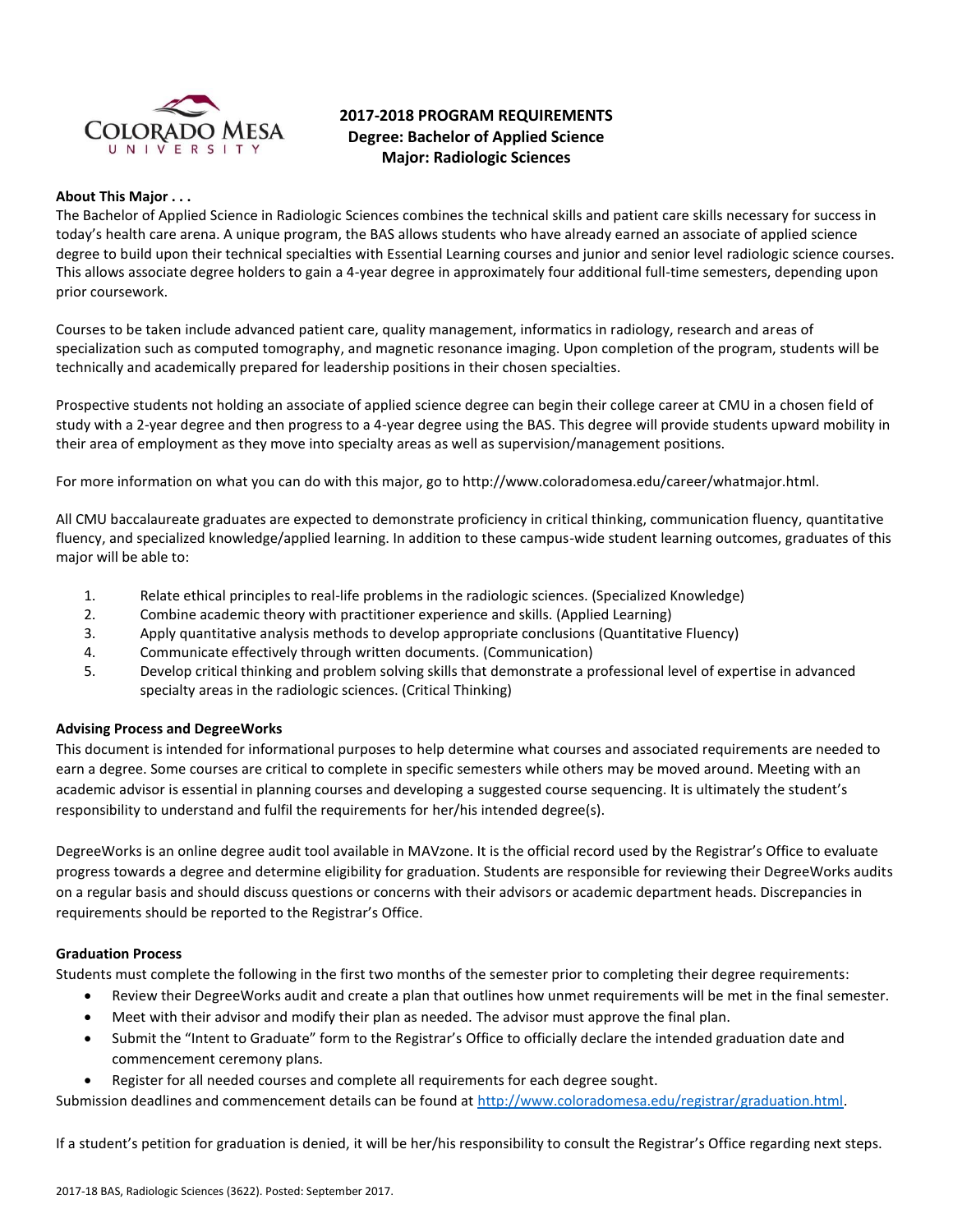## **INSTITUTIONAL DEGREE REQUIREMENTS**

The following institutional degree requirements apply to all CMU Bachelor of Applied Science (BAS) degrees. Specific programs may have different requirements that must be met in addition to institutional requirements.

- 120 semester hours minimum.
- Students must complete a minimum of 30 of the last 60 hours of credit at CMU, with at least 15 semester hours in major discipline courses numbered 300 or higher.
- 33 upper-division credits.
- 2.00 cumulative GPA or higher in all CMU coursework.
- A course may only be used to fulfill one requirement for each degree/certificate.
- No more than six semester hours of independent study courses can be used toward the degree.
- Non-traditional credit, such as advanced placement, credit by examination, credit for prior learning, cooperative education and internships, cannot exceed 30 semester credit hours for a baccalaureate degree; A maximum of 15 of the 30 credits may be for cooperative education, internships, and practica.
- Pre-collegiate courses (usually numbered below 100) cannot be used for graduation.
- Capstone exit assessment/projects (e.g., Major Field Achievement Test) requirements are identified under Program-Specific Degree Requirements.
- The Catalog Year determines which program sheet and degree requirements a student must fulfill in order to graduate. Visit with your advisor or academic department to determine which catalog year and program requirements you should follow.
- See "Requirements for Undergraduate Degrees and Certificates" in the catalog for a complete list of graduation requirements.

# **PROGRAM-SPECIFIC DEGREE REQUIREMENTS**

- 121 semester hours required for the BAS in Radiologic Sciences.
- Formal admission to a BAS program requires completion of the appropriate AAS degree from an accredited institution. Any exceptions to this must be approved in advance by the department BAS advisor and the academic department head. All students must meet with the BAS advisor to plan and schedule all classes.
- Applicants must be certified by the American Registry of Radiologic Technologists or its equivalent to be admitted to the program.
- Program applicants must possess an A.A.S degree in Radiologic Technology or Radiologic Science. Acceptance of A.A.S. radiologic technology credits will be limited to no more than 36 hours unless approved by both the B.A.S. advisor and the academic department head.
- Applicants possessing a certificate of completion from a JRCERT accredited program in Radiologic Technology may also be admitted conditionally to the program while completing the requirements for an AAS degree. Please see the Radiologic Science Program Director for complete requirements and application form.
- All degree requirements must be completed as described. Any exceptions or substitutions must be recommended in advance by the faculty advisor and approved by the Department Head. Students are required to participate in exit examinations or other programs deemed necessary to comply with the university accountability requirement.
- 2.00 cumulative GPA or higher in coursework toward the major content area.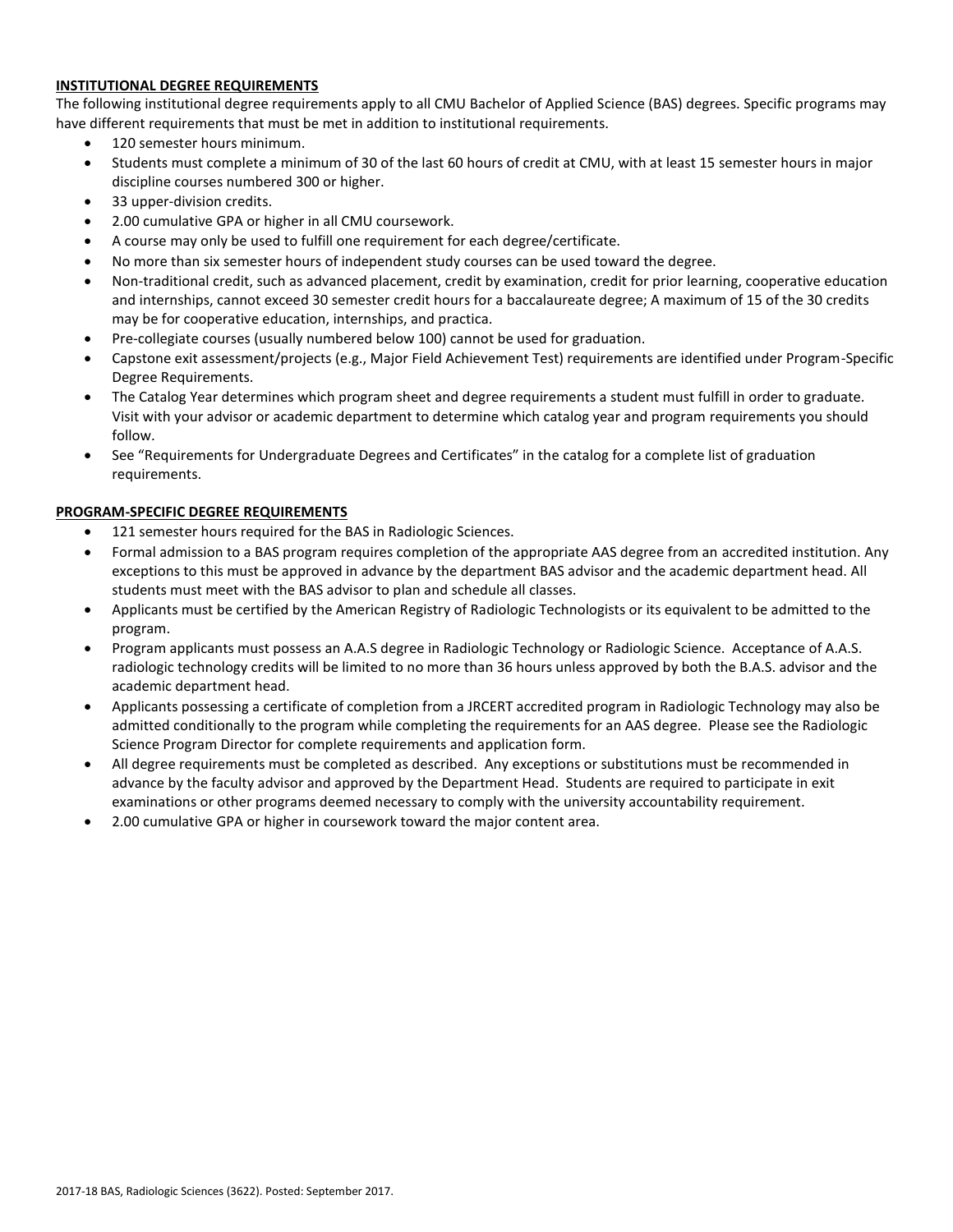## **ESSENTIAL LEARNING REQUIREMENTS** (31 semester hours)

See the current catalog for a list of courses that fulfill the requirements below. If a course is an Essential Learning option and a requirement for your major, you must use it to fulfill the major requirement and make a different selection for the Essential Learning requirement.

**English** (6 semester hours, must receive a grade of "C" or better and must be completed by the time the student has 60 semester hours.)

- ENGL 111 English Composition (3)
- ENGL 112 English Composition (3)

**Mathematics** (3 semester hours, must receive a grade of "C" or better, must be completed by the time the student has 60 semester hours.)

MATH 110 - College Algebra (3) or higher

#### **Humanities** (3 semester hours)

 $\square$  Select one Humanities course (3)

#### **Social and Behavioral Sciences** (6 semester hours)

- $\Box$  Select one Social and Behavioral Sciences course (3)
- $\Box$  Select one Social and Behavioral Sciences course (3)

## **Natural Sciences** (7 semester hours, one course must include a lab)

- $\square$  Select one Natural Sciences course (3)
- $\Box$  Select one Natural Sciences course with a lab (4)

## **History** (3 semester hours)

 $\Box$  Select one History course (3)

## **Fine Arts** (3 semester hours)

 $\Box$  Select one Fine Arts course (3)

#### **OTHER LOWER-DIVISION REQUIREMENTS**

**Wellness Requirement** (2 semester hours)

- $\Box$  KINE 100 Health and Wellness (1)
- $\Box$  Select one Activity course (1)

# **Essential Learning Capstone** (4 semester hours)

Essential Learning Capstone must be taken after completion of the Essential Learning English and Mathematics requirements, and when a student has earned between 45 and 75 hours.

- ESSL 290 Maverick Milestone (3)
- $\square$  ESSL 200 Essential Speech (1)

# **FOUNDATION COURSES** (15 semester hours)

- $\Box$  STAT 200 Probability and Statistics (3)
- $\Box$  BIOL 209 Anatomy and Physiology I (3)
- $\Box$  BIOL 209L Anatomy and Physiology I Laboratory (1)
- $\Box$  BIOL 210 Anatomy and Physiology II (3)
- $\Box$  BIOL 210L Anatomy and Physiology II Laboratory (1)
- $\Box$  BIOL 241 Pathophysiology (4)